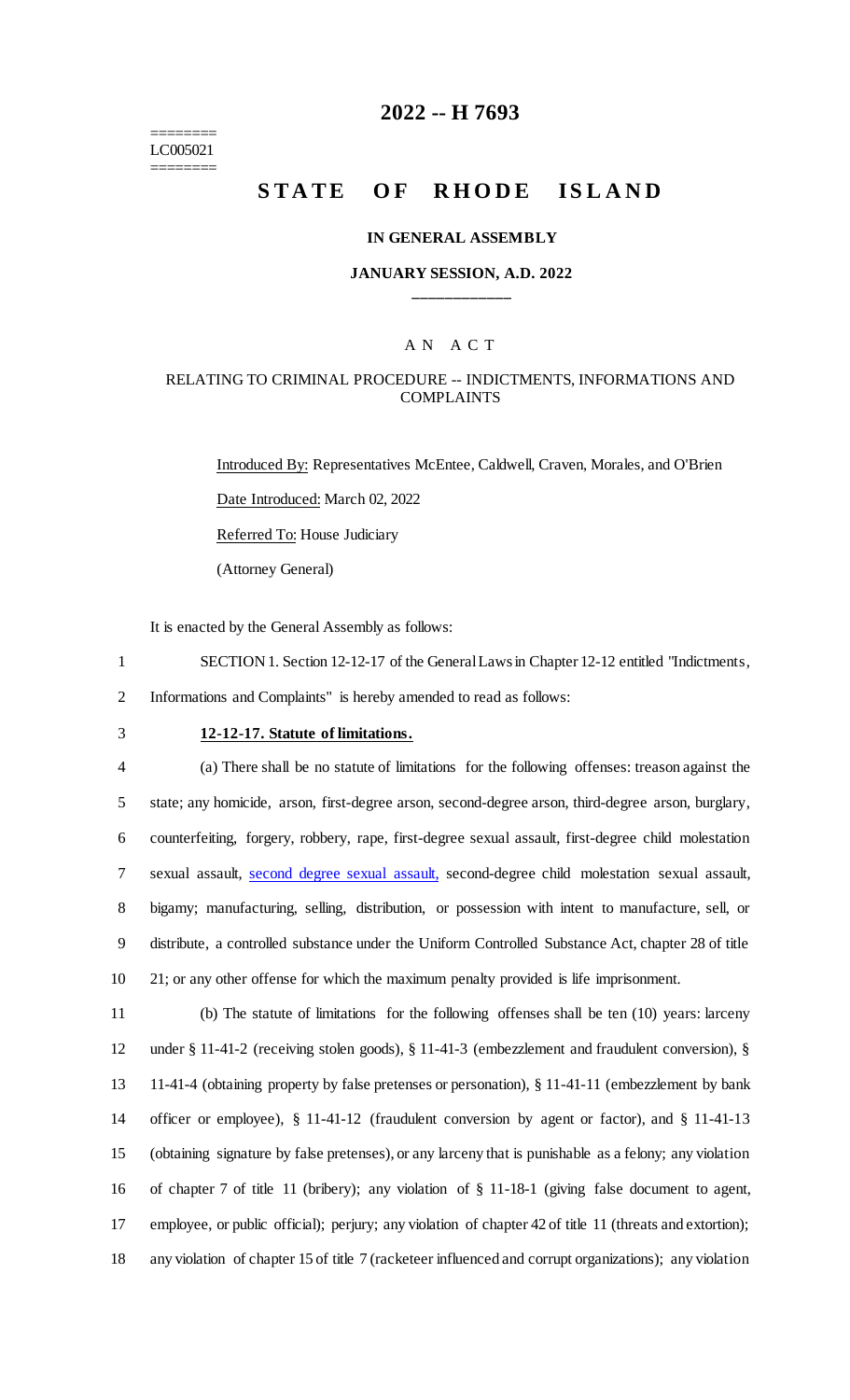of chapter 57 of title 11 (racketeer violence); any violation of chapter 36 of title 6 (antitrust law); any violation of § 11-68-2 (exploitation of an elder); any violation of § 11-41-11.1 (unlawful appropriation); any violation of § 11-18-6 (false financial statement to obtain loan or credit); any violation of § 19-9-28 (false statement to obtain a loan); any violation of § 19-9-29 (bank fraud); or any violation of § 11-18-34 (residential mortgage fraud).

 (c) The statute of limitations for any other criminal offense shall be three (3) years, unless a longer statute of limitations is otherwise provided for in the general laws.

 (d) Any person who participates in any offense, either as a principal accessory or conspirator, shall be subject to the same statute of limitations as if the person had committed the substantive offense.

 (e) The statute of limitations for any violation of chapter 18.9 of title 23 (refuse disposal), chapter 19 of title 23 (solid waste management corporation), chapter 19.1 of title 23 (hazardous waste management), chapter 12 of title 46 (water pollution), and chapter 13 of title 46 (public drinking water supply) shall be seven (7) years from the time that the facts constituting the offense or violation shall have become known to law enforcement authorities, unless a longer statute of limitations is otherwise provided for in the general laws.

SECTION 2. This act shall take effect upon passage.

#### ======== LC005021 ========